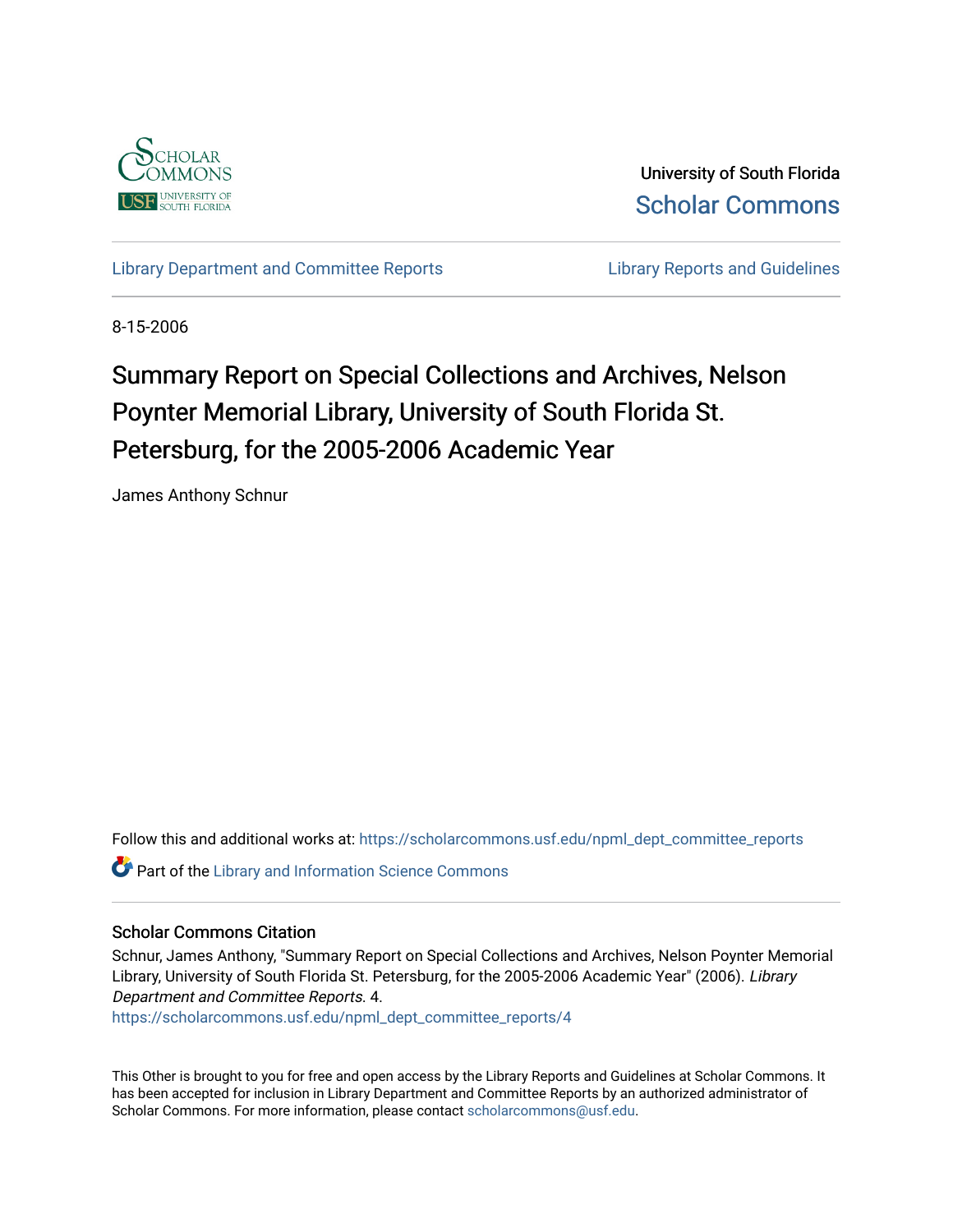Summary Report on Special Collections and Archives Nelson Poynter Memorial Library University of South Florida St. Petersburg for the 2005-2006 Academic Year



**Submitted by Jim Schnur Assistant Librarian Special Collections**

**15 August 2006**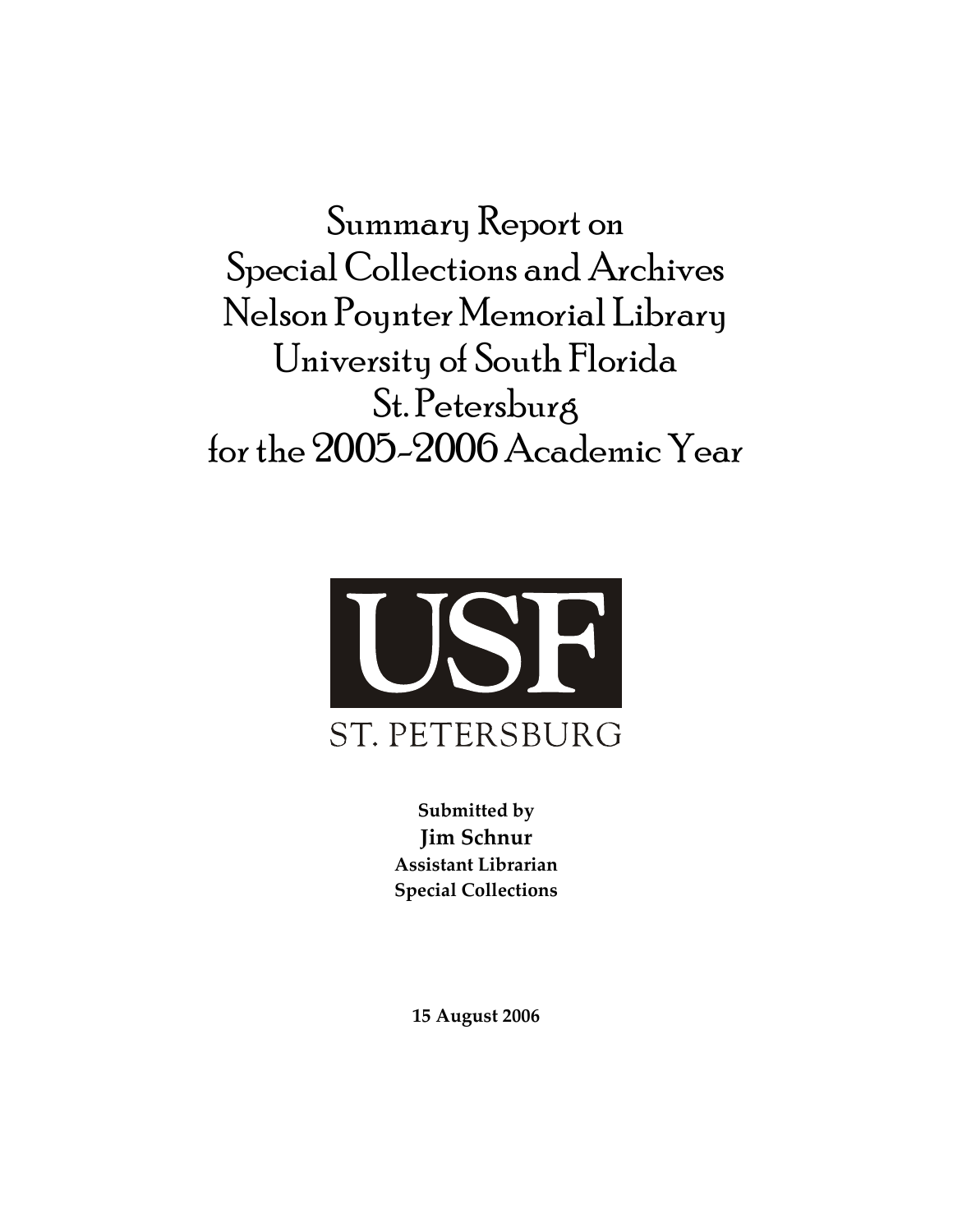# Table of Contents

| <b>Executive Summary</b><br>Relevance to Poynter Library's Strategic Plan                                                                        | $\overline{2}$  |
|--------------------------------------------------------------------------------------------------------------------------------------------------|-----------------|
| <b>General Summary</b>                                                                                                                           | 3               |
| Reference, Research, and Instruction                                                                                                             | 4               |
| <b>Collection Parameters</b>                                                                                                                     | 8               |
| Acquisitions, Arrangement, and Description<br><b>Manuscript and Archival Collections Acquired</b><br><b>Finding Aids Completed or Revised</b>    | 10              |
| <b>Promotion and Outreach Activities</b><br><b>Bibliographic Instruction</b><br><b>Educational Lectures and Public Events</b><br><b>Exhibits</b> | 11              |
| Departmental Goals during 2006-2007 Academic Year                                                                                                | 12 <sup>2</sup> |
| Appendix A: Inquiries and Research Requests                                                                                                      |                 |
| Appendix B: Collection Locations and Status of Finding Aids                                                                                      |                 |
| Appendix C: Scope and Contents (Processed and Unprocessed)                                                                                       |                 |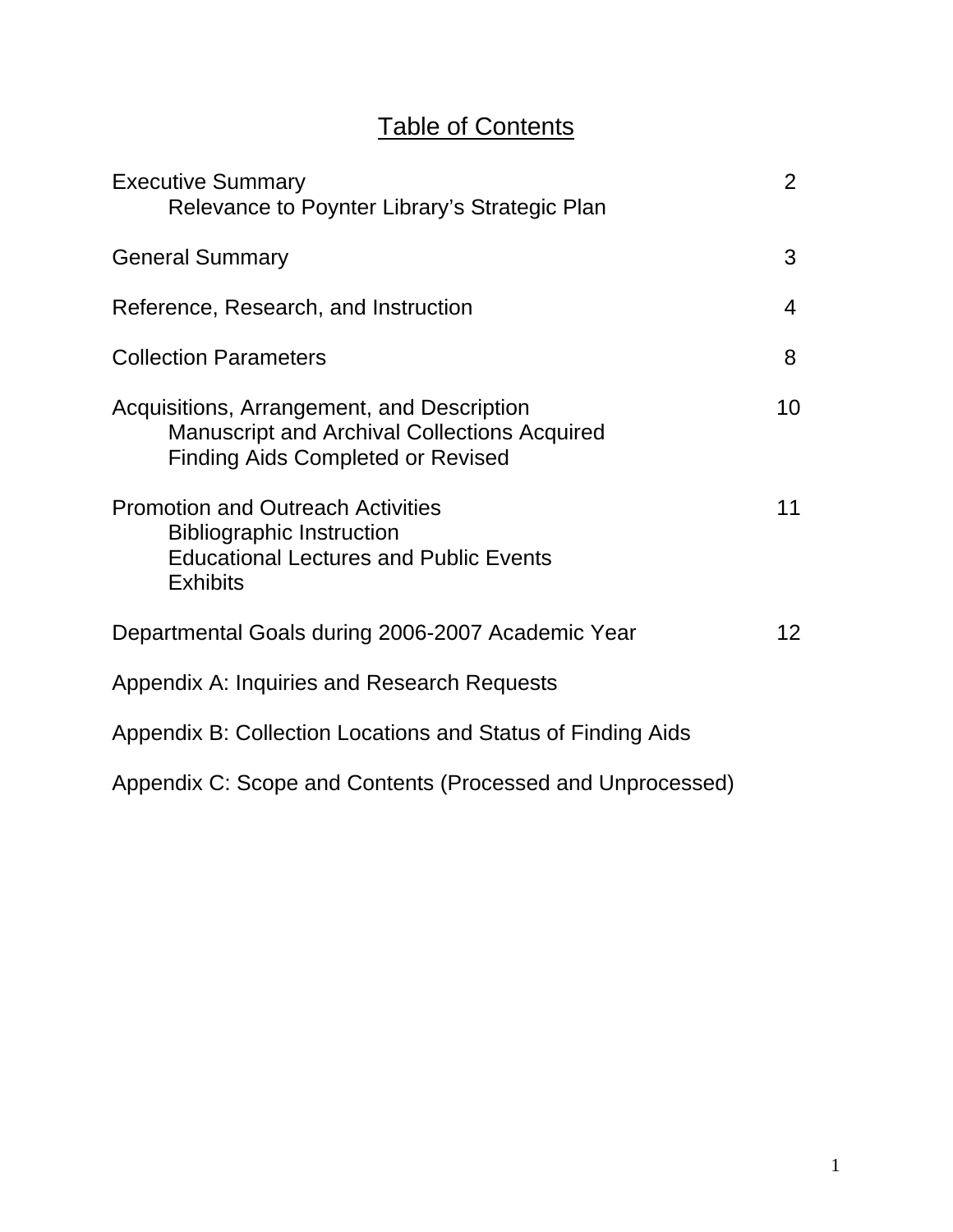# **Executive Summary**

Since its inception as the repository of Nelson Poynter's papers, the USF St. Petersburg library has obtained a variety of rare books, manuscript and audio/visual collections, and other primary sources materials that form the core of our Special Collections and Archives (SCA) area. This report summarizes tasks, challenges, and accomplishments during the period from July 2005 through June 2006.

Although small in physical size compared to the overall library facility, the Special Collections and Archives area plays a large role in the Poynter Library's strategic plan:

| <b>LIBRARY ACTION PLAN</b>                                                                                                                               | <b>RELEVANCE TO</b>                                                                                                                                                                                                                                                                                                                                  |
|----------------------------------------------------------------------------------------------------------------------------------------------------------|------------------------------------------------------------------------------------------------------------------------------------------------------------------------------------------------------------------------------------------------------------------------------------------------------------------------------------------------------|
|                                                                                                                                                          | <b>SPECIAL COLLECTIONS</b>                                                                                                                                                                                                                                                                                                                           |
| Maintain Poynter Library's commitment to intellectual<br>freedom, international perspectives, and cultural diversity in<br>its collections and exhibits. | The special collections librarian has assumed the<br>primary role in developing library exhibits that<br>showcase collections, encourage intellectual<br>inquiry, and celebrate diversity. These<br>responsibilities took on greater importance with the<br>planning of exhibits and programs for the Fortieth<br>Anniversary of USF St. Petersburg. |
| Develop print, media and electronic collections to support<br>campus programs of distinction.                                                            | Manuscript and monographic collections include<br>excellent resources for the Florida Studies and<br>Journalism programs of distinction.                                                                                                                                                                                                             |
| Expand special collections in marine science, journalism, and<br>local history to provide enhanced resources for student<br>research in primary sources. | The special collections librarian purchases and<br>pursues for donation appropriate academic<br>resources.                                                                                                                                                                                                                                           |
| Strengthen relationships with other Pinellas County libraries<br>and cultural institutions.                                                              | The special collections librarian serves as de facto<br>library liaison with other archives and local history<br>organizations in the Tampa Bay area and maintains<br>active memberships in historical organizations. He<br>served as 2005-2006 President for the Pinellas<br>County Historical Society.                                             |
| Increase community access to and awareness of unique and<br>valuable special collections.                                                                | Through lectures, public programs, and outreach to<br>organizations, the special collections librarian<br>promotes knowledge of and access to our<br>collections.                                                                                                                                                                                    |
| Encourage the Society for Advancement of Poynter Library's<br>role as a partner in library advocacy and development.                                     | Initiatives sponsored by SAPL (such as the ongoing<br>attempt to acquire additional presidential signatures)<br>include an emphasis on building special and rare<br>collections.                                                                                                                                                                     |
| Pursue donations and grant opportunities to enhance special<br>collections and access to these collections.                                              | A \$2,500 grant awarded to the library by USF St.<br>Petersburg Town & Gown in early 2005 allowed<br>Special Collections and Archives to take a lead role<br>in developing a signature exhibit on the history of<br>USF St. Petersburg displayed from September 2005<br>through June 2006.                                                           |

 Respectfully submitted,  *James Anthony Schnur*  Assistant Librarian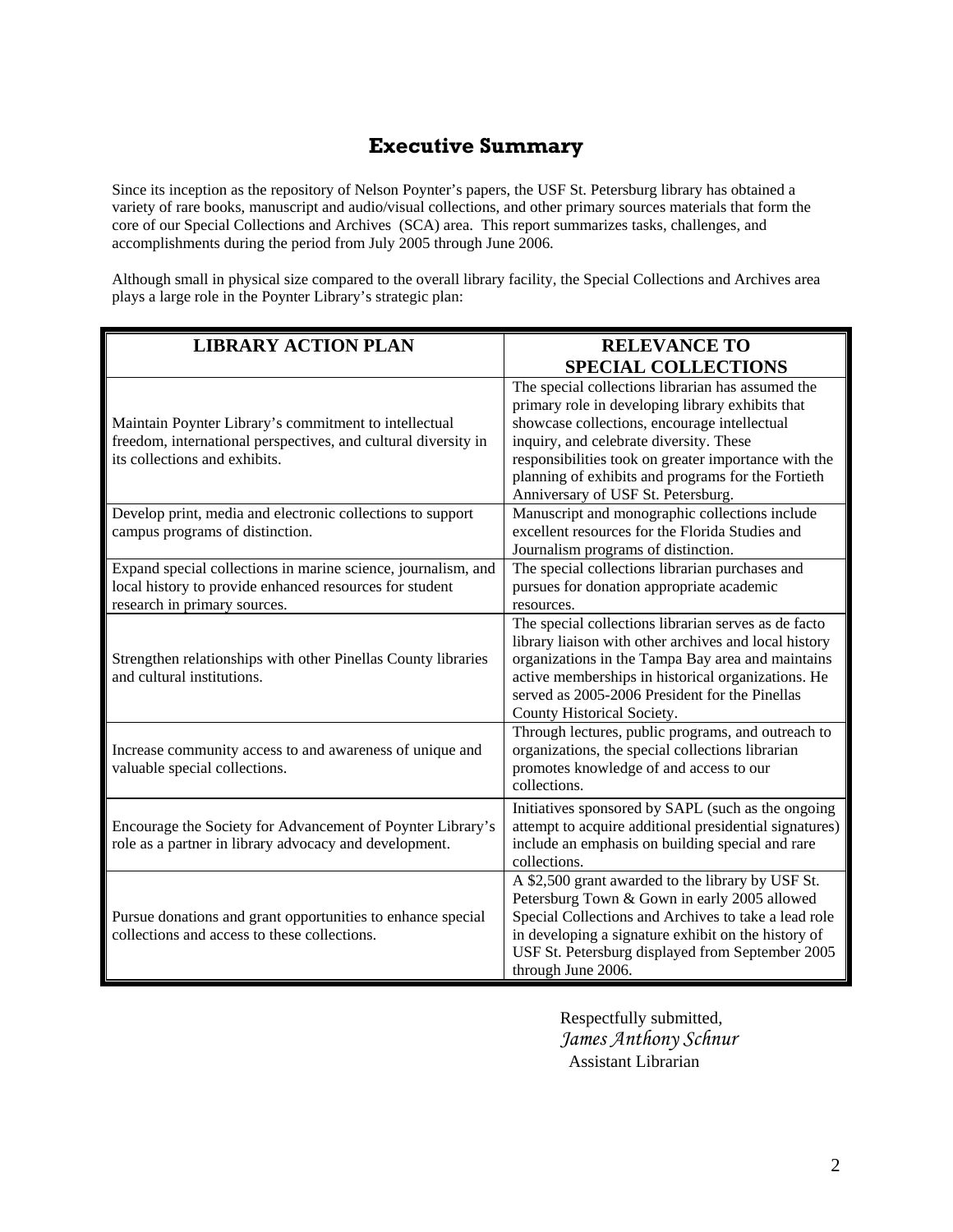# **General Summary**

The fortieth anniversary celebration at USF St. Petersburg fostered another busy and productive year for Special Collections and Archives (SCA) at the Poynter Library. Staff assisted in commemorating this event through research for a popular historical display appearing in the library from September 2005 through June 2006. Staff led walking tours, assisted the Fortieth Anniversary Committee, and worked with colleagues in the Advancement Office on a variety of projects. In addition, resources from SCA promoted our campus in a recently published coffee table history of the University of South Florida that recognizes the institution's phenomenal growth since its establishment in 1956.

SCA staff made it a high priority to reduce the growing backlog of unprocessed manuscript and archival collections. Throughout the year, staff and graduate student assistants arranged, described, and re-boxed over sixty linear feet of archival and manuscript materials. Acquisition policies now fall under a Collection Development and Management Policy that received peer review and approval in the fall of 2005. This policy will guide the growth of SCA materials and take into account the limited space available for expansion.

SCA staff continued to assist students, faculty, and outside researchers with their projects. The librarian frequently offers extensive reference interviews and bibliographic instruction sessions to graduate students in the Florida Studies Program. Liaison activities with colleagues in History, Florida Studies, and other disciplines in the College of Arts and Sciences assure that resources in SCA meet the instructional needs of the faculty. Assisting students and researchers remains a high priority and hallmark of Special Collections and Archives. For example, SCA staff assisted Michelle L. "Shelley" Hoffman--a graduate student in Florida Studies--as she examined many images and archival materials that later appeared in her 2006 publication, *St. Petersburg's Maritime Service Training Station*(Images of America, Arcadia Press, 2006). Jill Noblit MacGregor, a member of a Pinellas pioneer family, called on SCA staff for assistance in her forthcoming book, *Once upon a Bayou: The Life and Legacy of Tarpon Springs Pioneer G.E. Noblit Sr., 1862-1953.*

With more than 120 distinct collections and sub-collections, SCA offers a variety of scholarly and academic resources. Initiatives for the 2006-2007 academic year include the shifting and consolidation of collections to provide additional room for new materials, the developing of a prioritization of collections in case of natural disasters, and the revamping of departmental webpages to include improved access to finding aids and resources.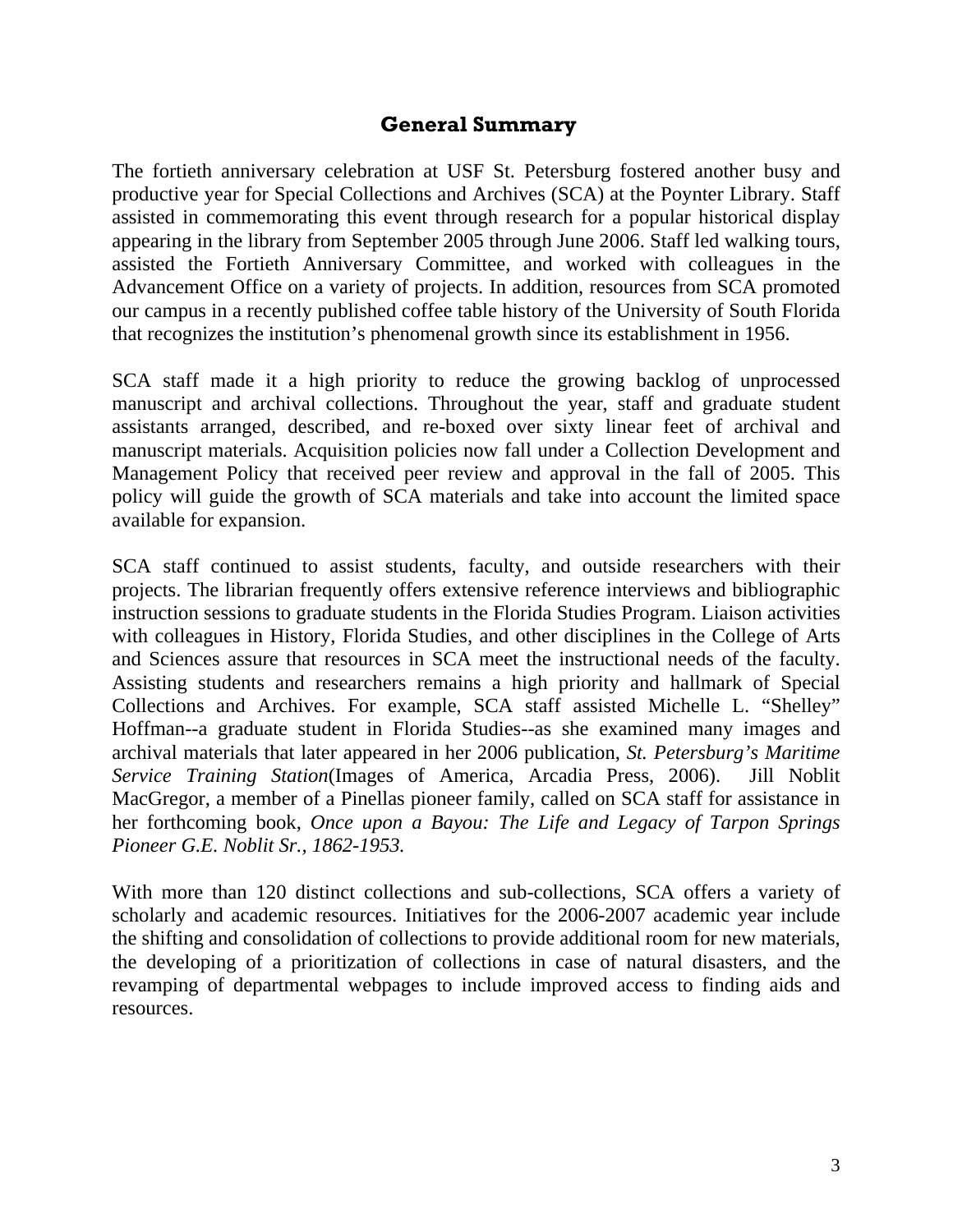# **Reference, Research, and Instruction (See Also: Appendix A)**

During the 2005-2006 academic year, special collections staff directly responded to 291 requests for materials or research assistance. Patrons visiting SCA in person to view specific monographs or serials they had learned about through the library catalogue represented fifty-three (18.2%) of these requests. The remaining 238 requests (81.8%) came from patrons who sought research assistance, reference interviews, or guidance with the collections that went beyond the retrieval of materials. A database of the 238 in-depth requests appears as Appendix A to this report. Please note that general reference questions from the reference desk (which are included in Reference Desk statistics) or informational inquiries by patrons who came to SCA to ask general library questions (assistance with finding books on the third floor, location of restrooms, etc.) are not included in these statistics.

Requests came from patrons visiting the library, as well as from those who contacted staff from off-campus locations. For record-keeping purposes, SCA staff divided these research transactions into two categories. **Outside** requests were reference or research inquiries where all facets of the process involved written correspondence, telephone calls, or email messages without the patron actually visiting the library. Requests from **here** either originated from a USF office, department, or employee (including other USF campuses) or involved on-site visits to the SCA reading room. All fifty-three requests to view specific monographs or serials involved patrons who came directly to SCA. Of the 238 research and in-depth requests, 162 took place **here** and 76 were **outside** requests where the patron submitted a query and received information without visiting the campus or the library.

| Percentage of total transactions here: (215 of 291)                | 73.9% |
|--------------------------------------------------------------------|-------|
| Percentage of total transactions outside: (76 of 291)              | 26.1% |
|                                                                    |       |
| Percentage of total research requests here: (162 of 238)           | 68.1% |
| Percentage of total research requests <b>outside</b> : (76 of 238) | 31.9% |

Requests via email, telephone, and written correspondence accounted for over one-quarter of all transactions and nearly one-third of in-depth research requests. A large number of these off-site requests came from staff at Heritage Village or long-distance researchers.

### **Affiliation of Patrons Requiring Reference or Research Assistance:**

The institutional affiliation of patrons requiring access to collections or in-depth assistance appears on the next page. Please note that many of the 238 reference interviews required multiple telephone calls, emails, or other forms of communication as the researchers developed their topics or had additional questions about the same topic. In some cases, the patrons required extensive assistance in using the collections. For example, graduate students in the Florida Studies program frequently met with SCA staff to formulate their research strategies, learn about appropriate collections here and elsewhere, and receive guidance in the form of an extended RAP (Research Assistance Program) session. These RAP sessions do not appear in the general Reference Desk statistics, though some of them involved meetings lasting more than one hour.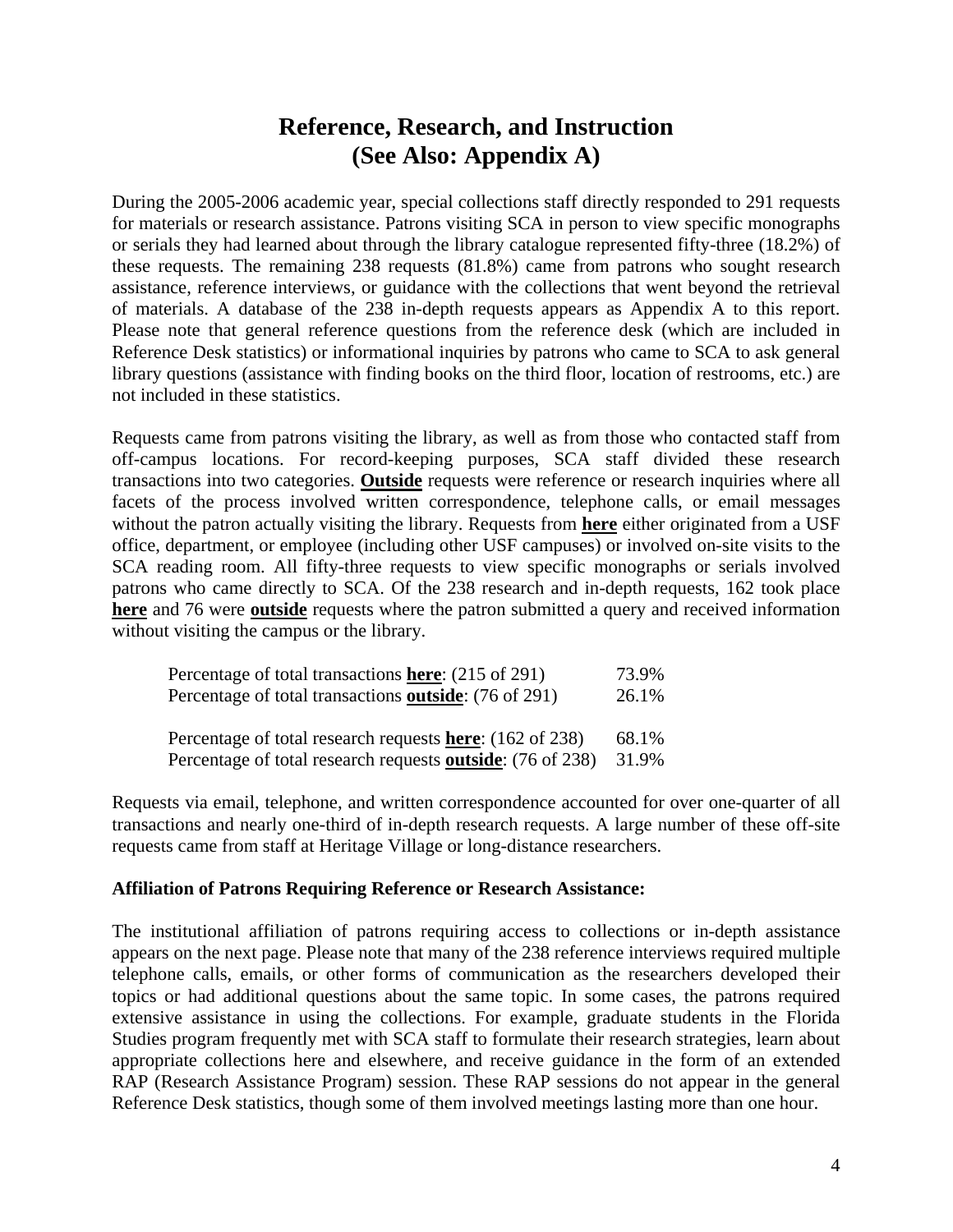| USF undergraduate students:<br>USF graduate students in History or Florida Studies:<br>USF graduate students in other disciplines:<br>Eckerd College students (residential or PEL):<br>Undergraduates from schools other than USF or Eckerd: | 24<br>29<br>11<br>15<br>$\mathbf{3}$ | $(10.1\% \text{ of requests})$<br>$(12.2\%)$<br>$(4.6\%)$<br>$(6.3\%)$<br>$(1.3\%)$ |            |
|----------------------------------------------------------------------------------------------------------------------------------------------------------------------------------------------------------------------------------------------|--------------------------------------|-------------------------------------------------------------------------------------|------------|
| Graduate students from schools other than USF:                                                                                                                                                                                               | 10                                   | $(4.2\%)$                                                                           |            |
| <b>SUBTOTAL: Students as researchers</b>                                                                                                                                                                                                     |                                      | 92                                                                                  | (38.7%)    |
| Faculty or staff in History or Florida Studies:                                                                                                                                                                                              | 27                                   | $(11.3\% \text{ of requests})$                                                      |            |
| Faculty or staff in Mar Science and Affiliates (i.e., USGS):                                                                                                                                                                                 | $\overline{\mathbf{4}}$              | $(1.7\%)$                                                                           |            |
| USF St. Petersburg Administration or Advancement staff:                                                                                                                                                                                      | 14                                   | $(5.9\%)$                                                                           |            |
| Other USF faculty or staff (including Tampa campus):                                                                                                                                                                                         | 21                                   | $(8.8\%)$                                                                           |            |
| Other USF (includes Alumni and unclassified):                                                                                                                                                                                                | 10                                   | $(4.2\%)$                                                                           |            |
| Faculty or staff from Eckerd College:                                                                                                                                                                                                        | $\mathbf{2}$                         | $(0.8\%)$                                                                           |            |
| Faculty or staff from other academic institutions:                                                                                                                                                                                           | 15                                   | $(6.3\%)$                                                                           |            |
| <b>SUBTOTAL: Faculty or Staff as researchers</b>                                                                                                                                                                                             |                                      | 93                                                                                  | $(39.1\%)$ |
| Florida Humanities Council (FHC):                                                                                                                                                                                                            | $\boldsymbol{2}$                     | $(0.8\%)$                                                                           |            |
| Society for Advancement of Poynter Library (SAPL):                                                                                                                                                                                           | 2                                    | $(0.8\%)$                                                                           |            |
| Poynter Institute of Media Studies:                                                                                                                                                                                                          | $\overline{2}$                       | $(0.8\%)$                                                                           |            |
| Heritage Village (Pinellas County Government):                                                                                                                                                                                               | 24                                   | $(10.1\%)$                                                                          |            |
| Public Libraries/other state, local, or county government:                                                                                                                                                                                   | 5                                    | $(2.1\%)$                                                                           |            |
| Corporate and for-profit (includes newspaper reporters):                                                                                                                                                                                     | $\mathbf{3}$                         | $(1.3\%)$                                                                           |            |
| General Public and Unclassified:                                                                                                                                                                                                             | 15                                   | $(6.3\%)$                                                                           |            |
| <b>SUBTOTAL: Affiliates or General Public as researchers</b>                                                                                                                                                                                 |                                      | 53                                                                                  | $(22.2\%)$ |

The following breakdown of the 238 in-depth requests examines institutional affiliation:

| University of South Florida (students/faculty/staff):  | 138 | $(57.9\%)$ |
|--------------------------------------------------------|-----|------------|
| USF affiliates (SAPL, FHC, Poynter Inst., USGS, etc.): | x.  | $(3.4\%)$  |
| Other academic researchers (Eckerd, UF, FSU, etc.):    | 45  | $(18.9\%)$ |
| Government researchers:                                | 29  | $(12.1\%)$ |
| Corporate, for-profit, and general public:             | 18  | $(7.6\%)$  |

Certain general trends appear in the statistics. The majority of patrons requiring assistance (57.9%) are current or former University of South Florida students and employees. Faculty and graduate students in the Florida Studies Program at USF St. Petersburg represent more than onefifth (21.4%) of the inquiries. The librarian's knowledge of Pinellas County history and historical resources led to a number of inquiries and referrals from Heritage Village and other venues in Pinellas County. Nearly half of the inquiries by affiliates, other governmental institutions, or members of the general public came from Heritage Village (24 of 53, or 45.3%). Research by faculty and staff in the USF Tampa library's Florida Studies Center for a book on the history of the University of South Florida (completed in early 2006) led to a number of reference questions about events at USF St. Petersburg. Other patrons included Eckerd College students, genealogists, and members of the general public. Inquiries also came via electronic mail from faculty, Ph.D. candidates, and graduate students at the University of Minnesota, University of Wisconsin, the United States Military Academy, and as far away as Germany.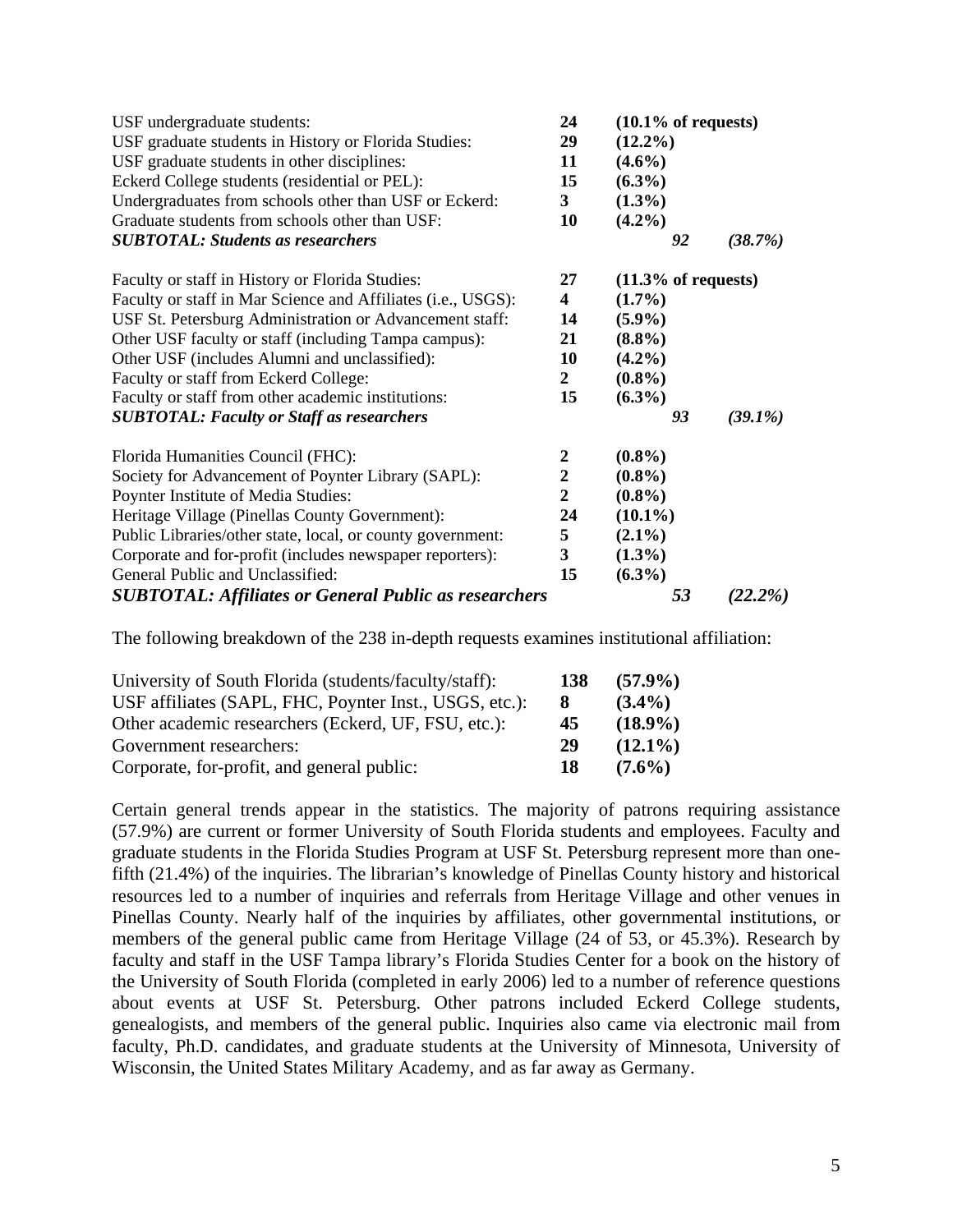## **Information Requested by Patrons**

The 238 research requests covered a variety of topics. In many cases, the patron sought materials in more than one of the following areas:

| Biographical, genealogical, or census information: 21 |     | $(8.8\% \text{ of all requests involved this})$ |
|-------------------------------------------------------|-----|-------------------------------------------------|
| Photographic or cartographic research:                | 38  | $(16.0\%)$                                      |
| Local and regional history/Floridiana topics:         | 162 | $(68.1\%)$                                      |
| Journalism and media studies:                         | 14  | $(5.9\%)$                                       |
| Institutional history from USFSP archives:            | 29  | $(12.2\%)$                                      |
| U. S. Maritime Training Service base history:         | 8   | $(3.4\%)$                                       |
| General history/historiography (non-Florida):         |     | $(2.9\%)$                                       |
| Other areas of the humanities (literature, etc.):     | 12  | $(5.0\%)$                                       |
| Marine science and ichthyology:                       | 8   | $(3.4\%)$                                       |
| Researching and writing tools and processes:          | 11  | $(4.6\%)$                                       |
| Professional consultation by colleagues:              | 17  | $(7.1\%)$                                       |

Clearly, the majority of research requests involved local and regional history research, or questions broadly covering the area of Florida Studies. The fortieth anniversary of USF St. Petersburg and fiftieth anniversary of the University of South Florida accounted for most of the requests from the USF St. Petersburg archives.

### **Sources Consulted by Special Collections and Archives Staff and Patrons**

To fulfill the 238 requests, SCA staff and patrons consulted a variety of sources. Frequently, they examined materials in more than one area of the collection.

| Books, serials, periodicals in SCA:                      | 129 | $(54.2\% \text{ of requests involved this})$ |
|----------------------------------------------------------|-----|----------------------------------------------|
| Manuscript collections in SCA:                           | 98  | $(41.2\%)$                                   |
| USF St. Petersburg archival collections in SCA:          | 33  | $(13.9\%)$                                   |
| USF and SUS digital collections:                         | 104 | $(43.7\%)$                                   |
| Referred patron to USF Tampa special collections: 15     |     | $(6.3\%)$                                    |
| Referred patron to St. Pete Museum of History:           | 13  | $(5.5\%)$                                    |
| Referred patron to Heritage Village:                     | 21  | $(8.8\%)$                                    |
| Referred patron elsewhere ( <i>i.e.</i> State Archives): | 15  | $(6.3\%)$                                    |

USF and State University System (SUS) digital collections enumerated in the statistics above include databases available through the USF library (such as Lexis/Nexis Academic and the historical *New York Times*) as well as general open-use internet resources. The Publication of Archival, Library, and Museum Materials initiative of the State University System (http://palmm.fcla.edu) offers an excellent example of an open-use resource regularly examined by SCA staff. Other notable resources used included digital photographs and Civil War records available through the State Archives of Florida (http://www.floridamemory.com) and the National Archives and Records Administration (http://memory.loc.gov). Referrals to other institutions occurred when SCA staff knew of or learned of sources at other repositories that would assist the researcher or complement our library's holdings.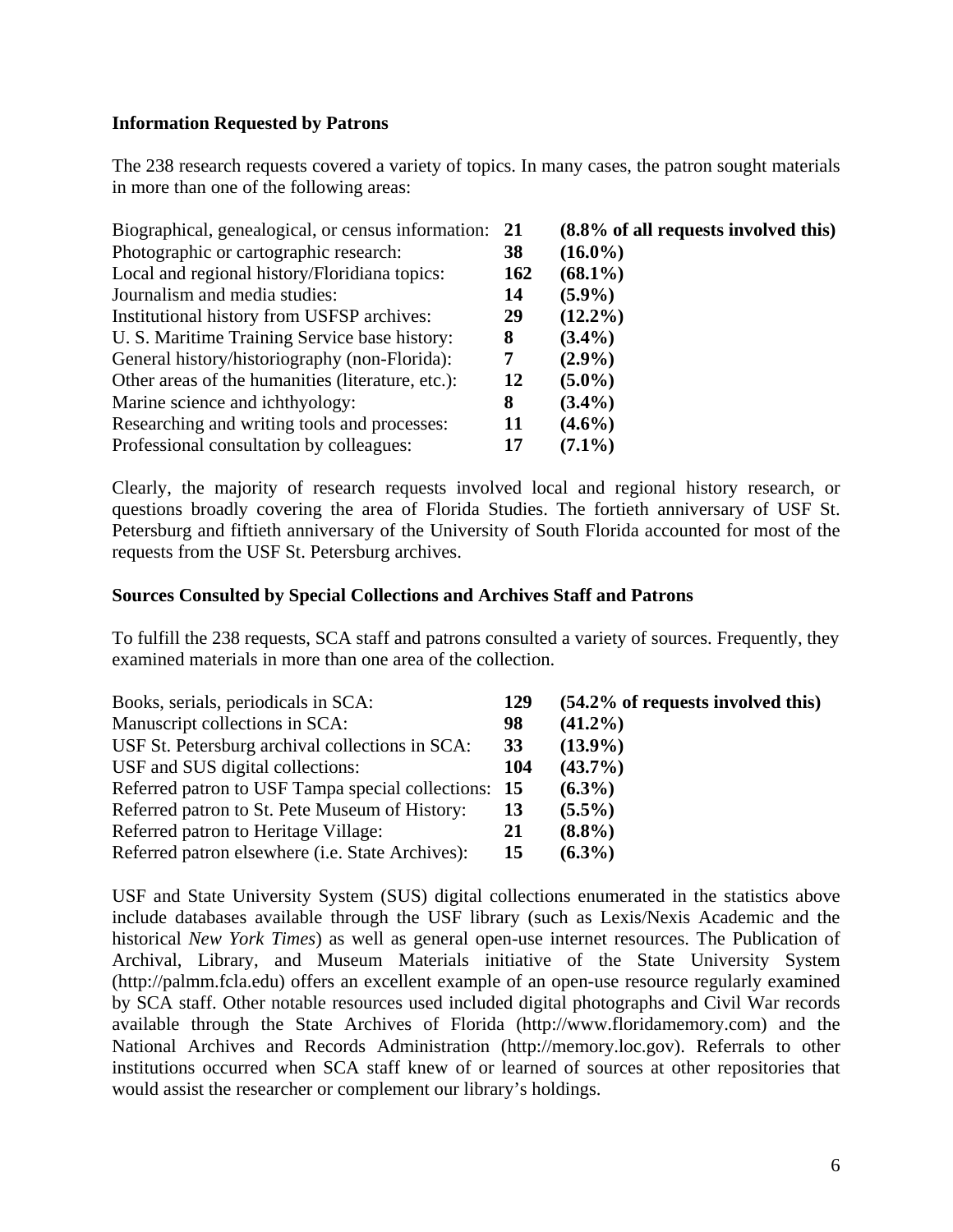|                                         | IΝ<br><b>PERSON</b> | $\mathbf{B}\mathbf{Y}$<br><b>PHONE</b> | <b>BY</b><br><b>LETTER/EMAIL</b> | $\mathbf{B}\mathbf{Y}$<br><b>OCLC</b> | VIA<br><b>FAX</b> |
|-----------------------------------------|---------------------|----------------------------------------|----------------------------------|---------------------------------------|-------------------|
| <b>Requests for Loans/</b>              |                     |                                        |                                  |                                       |                   |
| <b>Photocopies</b>                      |                     |                                        |                                  |                                       |                   |
| 2005-2006                               | 18                  |                                        | 15                               | 6                                     |                   |
| 2004-2005                               | 22                  |                                        | 8                                |                                       |                   |
| 2003-2004                               | 21                  |                                        |                                  | 9                                     |                   |
| 2002-2003                               | 17                  |                                        |                                  |                                       |                   |
| Loans/Photocopies                       |                     |                                        |                                  |                                       |                   |
| <b>Provided in Response to Requests</b> |                     |                                        |                                  |                                       |                   |
| 2005-2006                               | 14                  |                                        | 13                               |                                       |                   |
| 2004-2005                               | 18                  |                                        |                                  |                                       |                   |
| 2003-2004                               | 16                  |                                        |                                  |                                       |                   |
| 2002-2003                               | 15                  |                                        |                                  |                                       |                   |

**Loan and Photocopy Requests for Materials from Special Collections and Archives** 

On occasion, SCA staff provides photocopies or brief loans of materials for use outside of the reading room. Items photocopied must either fall within the public domain or adhere to established copyright provisions. In most cases, the staff sends items to the borrowing library for in-house use only. Examples of materials provided to other repositories include the loan of older *Crow's Nest* issues, John C. Briggs books, and Norman E. Jones Sr. items to the Tampa library's special collections department for research or programs (Norman Jones lecture, DeBartolo Conference, etc.). Some in-person requests include donors who wish to borrow items from their donations for off-site use in accordance with their deed of gift (Norman Jones's interviews of his father). USF St. Petersburg images used in the recently published history book, *The University of South Florida: The First Fifty Years, 1956-2006,* constituted the bulk of email requests.

### **Office Hours for Research, Instruction, and Consultation**

SCA staff offer flexible hours (generally on a Tuesday through Saturday schedule) to accommodate researchers. Patrons are strongly encouraged to make appointments prior to visiting the reading room. Generally, the reading room has offered approximately 10-14 hours of open access per week during fall and spring semesters, and 6-9 hours per week during the summer terms. Reduced office hours during summer 2005 (July/August) occurred due to time required to complete the fortieth anniversary display for the library. Some reduction in summer 2006 hours (May/June) resulted from the need for the librarian to cover the reference desk during most of the Saturdays.

Individualized appointments have allowed the librarian to offer detailed bibliographic research assistance. As Florida Studies graduate students develop their thesis topics, they frequently meet with SCA staff to discuss primary and second source materials at USF and elsewhere that will assist them in completing their studies.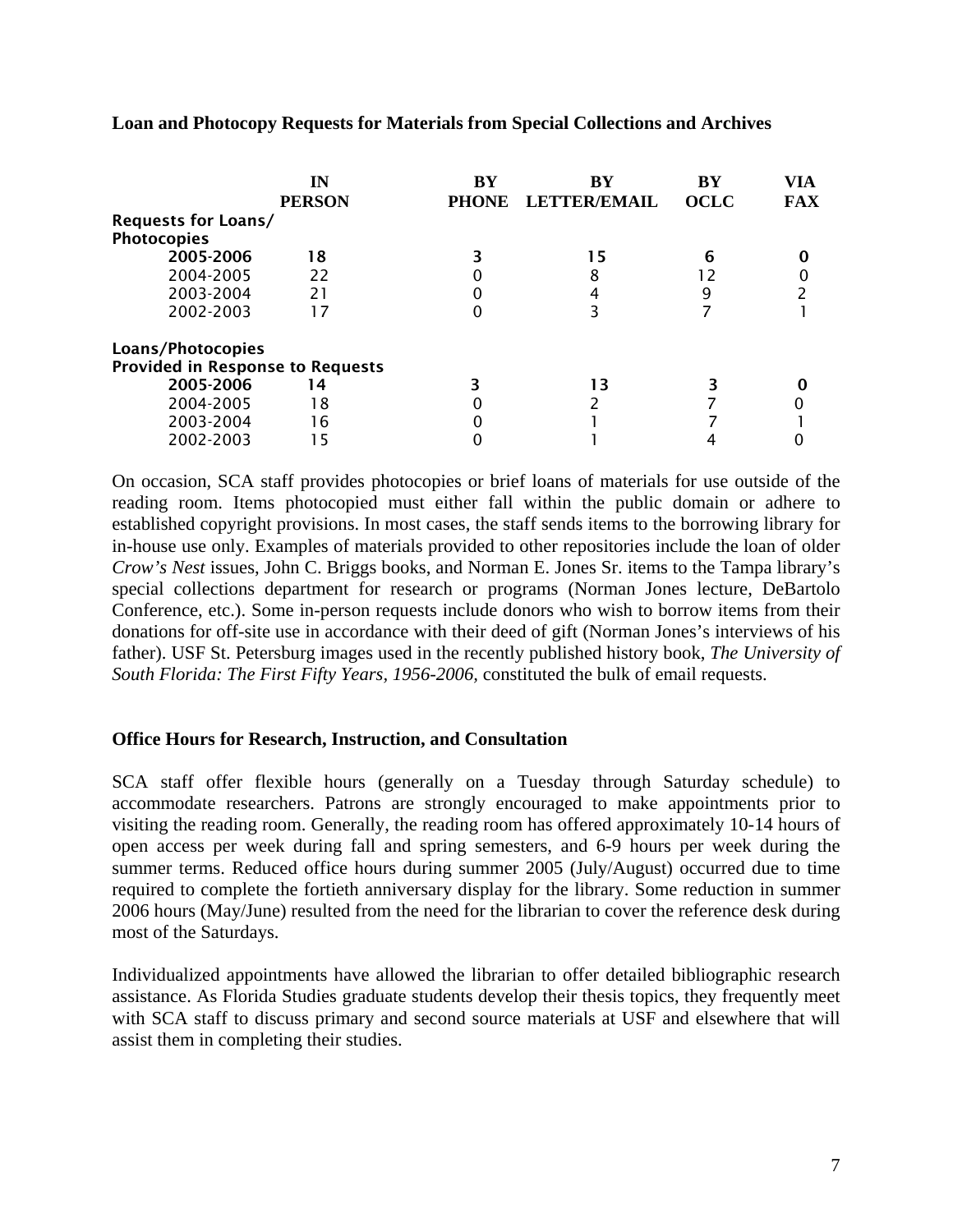# **Collection Parameters (See Also: Appendices B and C)**

This section of the report outlines the scope, contents, and extent of materials located in Special Collections and Archives.

### **Explanations and Definitions**

#### *All values are estimates in linear feet*

*Change1*—Change in collection size, represented as a percentage, between 30 June 2005 and 30 June 2006. *Change2*—Change in collection size, represented as a percentage, between 30 June 2003 and 30 June 2006.

#### **Catalogued Manuscript/Archival Collections**

This category includes all manuscript, audio/visual, and USF St. Petersburg archival collections available for use, even if a full and complete finding aid does not exist. Florida Public Records Law mandates access to many documents created by USF St. Petersburg even if not fully arranged and described.

| <i><b>2005/2006</b></i> | <i><b>2004/2005</b></i> | 2003/2004       | 2002/2003    | Change 1  | Change2   |
|-------------------------|-------------------------|-----------------|--------------|-----------|-----------|
| 354.98 ln. ft.          | 293.98 ln. ft.          | $270.3$ ln. ft. | 258.4 ln.ft. | $+20.75%$ | $+37.38%$ |

*SCA staff made it a high priority in 2005-2006 to reduce the backlog of unprocessed materials and develop finding aids and researcher's guides for manuscript and archival collections. Between July 2005 and June 2006, the extent of processed manuscript and archival collections available to researchers grew by more than 20% (sixty-one linear feet). The bulk of processed materials came from the majority of the Amity House Collection of Ruth Uphaus, the Glenn Westfall materials, the Papers of Hazel Evans, and various accessions to the USF St. Petersburg archives.* 

#### **Unprocessed Manuscript/Archival Collections**

This category includes materials unavailable for researchers at this time because they require additional arrangement, description, and conservation. In most cases, collections shrink in size after processing due to items consolidated and discarded (e.g., duplicate copies, removal of ephemera not considered historically valuable).

| <i><b>2005/2006</b></i> | <i><b>2004/2005</b></i> | 2003/2004    | 2002/2003    | Change1    | Change2   |
|-------------------------|-------------------------|--------------|--------------|------------|-----------|
| $46.52$ ln. ft.         | 113.37 ln.ft.           | 80.2 ln. ft. | 49.5 ln. ft. | $-59.04\%$ | $-6.02\%$ |

*SCA substantially reduced the bulk of unprocessed collections during the 2005-2006 academic year. The space occupied by unprocessed archival and manuscript materials declined by nearly sixty percent between July 2005 and June 2006. Extra attention given to arrangement and description of larger collections, the weeding of miscellaneous documents in established collections, and the removal of multiple copies from the campus archives allowed for this substantial reduction.* 

#### **Catalogued Books, Serials, and Monographs**

These items appear in the library's public access catalogue and almost always have full bibliographic records. Items are arranged by call number within provenance (John C. Briggs Monographs, Suzanne Davis Hardee Collection, etc.)

| 2005/2006      | <i><b>2004/2005</b></i> | 2003/2004      | 2002/2003        | Change 1 | Change2    |
|----------------|-------------------------|----------------|------------------|----------|------------|
| 358.05 ln. ft. | 344.08 ln. ft.          | 335.38 ln. ft. | $316.25$ ln. ft. | $+4.06%$ | $+13.22\%$ |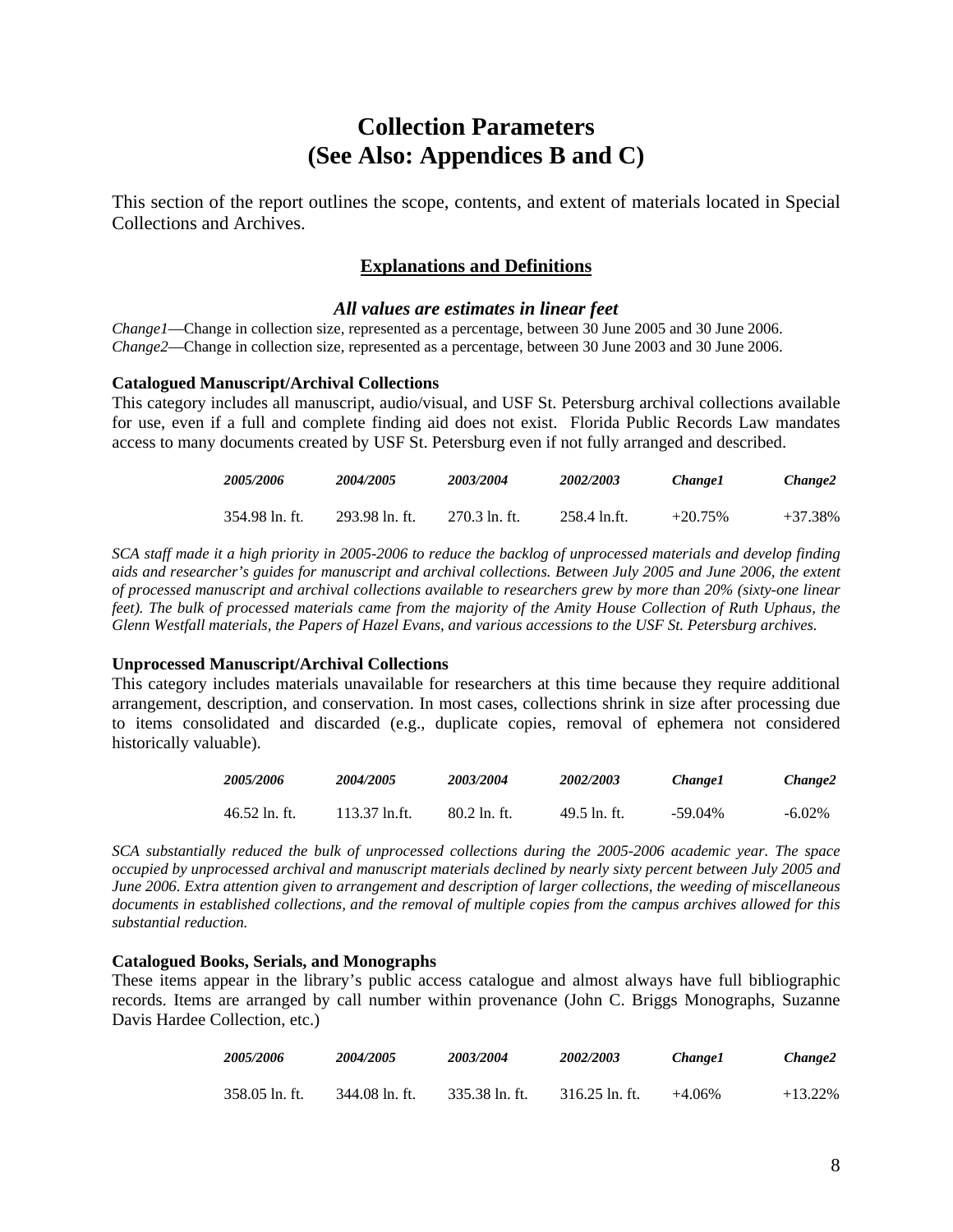*Catalogued monographs and serials grew by slightly more than four percent, with the majority of these items covering the areas of local and regional history and Florida Studies. All acquisitions now follow the SCA Collection Development and Management Policy instituted in December 2005.* 

#### **Uncatalogued Books, Serials, and Monographs**

Materials in this category include donations and other books currently located in the Special Collections and Archives that may be added to the collection. However, some items, held as donations, may be placed in the general collection or discarded.

| 2005/2006       | <i><b>2004/2005</b></i> | 2003/2004     | 2002/2003       | Change 1 | Change2    |
|-----------------|-------------------------|---------------|-----------------|----------|------------|
| $43.70$ ln. ft. | $33.05$ ln. ft.         | 30.75 ln. ft. | $12.25$ ln. ft. | +32.22%  | $+256.7\%$ |

*Taken at face value, this measurement seems to indicate that SCA has developed an extensive backlog of books requiring additional processing. However, much of the actual growth in linear feet of uncatalogued books represents donations that SCA staff has under review that will probably not get added to the collection. For example, SCA acquired a donation of books from the Estate of Donald and Jessamine Haney in May 2006. The initial size of this donation exceeded twenty-five linear feet. After the first round of weeding, this size of this collection dropped to eight linear feet (as is reported in Appendix C). Further weeding will most likely reduce the final acquisition to less than three linear feet.* 

#### **Total of All Collections**

This category includes all print, audio/visual, and other collections by size, but in some cases "double counts" collections that fall into two categories. For example, the Kennedy Assassination Newspapers, Nixon Resignation Newspapers, and similar archival collections count both as manuscript collections and as serials.

| <i><b>2005/2006</b></i> | 2004/2005      | 2003/2004      | 2002/2003     | Change1   | Change2  |
|-------------------------|----------------|----------------|---------------|-----------|----------|
| $803.25$ ln. ft.        | 784.48 ln. ft. | 716.63 ln. ft. | 636.4 ln. ft. | $+2.39\%$ | $+26.2%$ |

*This slight growth in the overall size of collections is the result of two factors: 1.) Arrangement and description of collections that substantially reduced the backlog and led to the removal of materials not appropriate for SCA, and 2.) Implementation of the new SCA Collection Development and Management Policy that guides present and future acquisitions.* 

#### **Serials and Manuscripts for IPEDS Report**

Summary of all processed and accessible collections estimated by linear feet for statistical reporting purposes.

| 2005/2006      | 2004/2005      | 2003/2004      | 2002/2003      |
|----------------|----------------|----------------|----------------|
| 558.25 ln. ft. | 502.36 ln. ft. | 464.51 ln. ft. | 355.25 ln. ft. |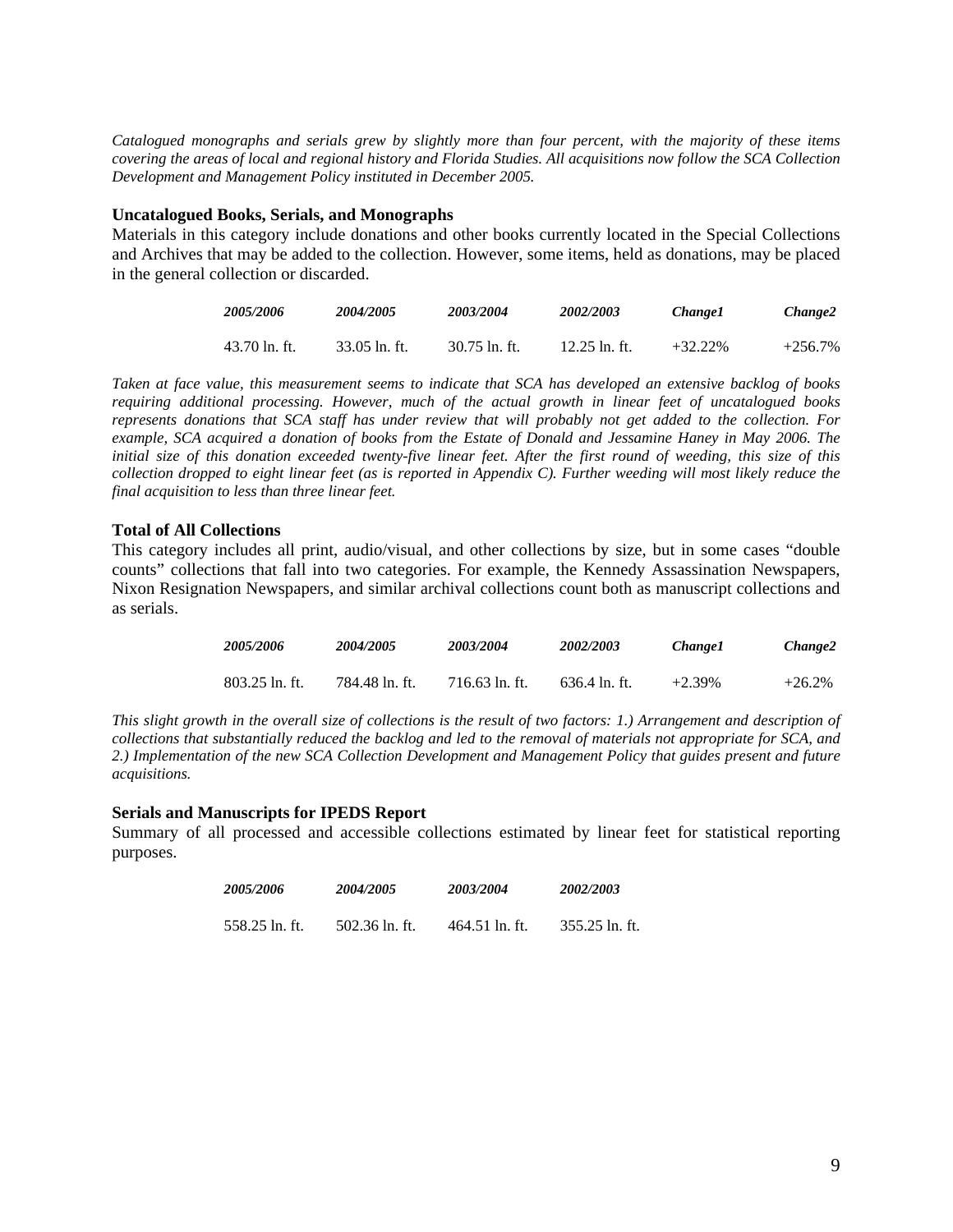# **Acquisitions, Arrangement, and Description (See Also: Appendix D)**

## **Manuscript and Archival Collections Acquired**

| <b>Name</b>                                                                         | <b>Status and Extent of Acquisition</b>                                                                |
|-------------------------------------------------------------------------------------|--------------------------------------------------------------------------------------------------------|
|                                                                                     | A/V Services Administrative Files of Robert Thrush Received January 2006 from David Brodosi; processed |
| Bridges, Winston T., Collection of Hist. Newspapers Received June 2006; unprocessed |                                                                                                        |
| Complete Register, Clear Water Circuit                                              | Purchased March 2006; finding aid completed                                                            |
| Haney, Donald and Jessamine, Monographs of                                          | Retrieved from estate in May 2006; weeding in process                                                  |
| Remembering World War II Collection                                                 | Received fall 2005; finding aid completed                                                              |
| Tschiderer, J.M., Mushroom Coffeehouse                                              | Received late summer 2005; finding aid completed                                                       |
| Collection of                                                                       |                                                                                                        |
| Tschiderer, J.M., Student Activities                                                | Received late summer 2005; finding aid completed                                                       |
| Photographic Archives of                                                            |                                                                                                        |
| USF St. Petersburg Archival materials                                               | Various items received during 2005-2006 year                                                           |
| USF St. Petersburg Women's Organization                                             | Received 2005                                                                                          |
| Records                                                                             |                                                                                                        |
| L. Glenn Westfall Research Files                                                    | Second acquisition received                                                                            |

In addition, SCA staff processed ongoing additions to local history collections, vertical files, and the USF St. Petersburg archives.

### **Finding Aids Completed or Revised**

A/V Svcs. Admin. Files of Robert Thrush Rural Protective Association Papers Papers of Hazel T. Evans Tschiderer Student Activities Photo Archives Winifred S. Foster Research File USF St. Petersburg Women's Organization Cmdr. David S. Goddard USMSTS Photo Coll. Westfall Collection of Corral Wodiska y Ca. Norman E. Jones II Black Heritage Collection Westfall Collection of F. Garcia and Bros. League of Women Voters of the SP Area Westfall Collection of Theodore Lesley Remembering World War II Collection Westfall Research Files  $(1<sup>st</sup> \arccosion)$ 

*Complete Register, Clear Water Circuit* Tschiderer Mushroom Coffeehouse Collection

In addition to these guides for individual collections, SCA staff developed a comprehensive *Guide to Special Collections and Archives, Nelson Poynter Memorial Library, University of South Florida St. Petersburg* in March 2006. This twenty-four page booklet lists notable collections available to researchers, provides a brief scope and contents note, and outlines any restrictions on using the materials.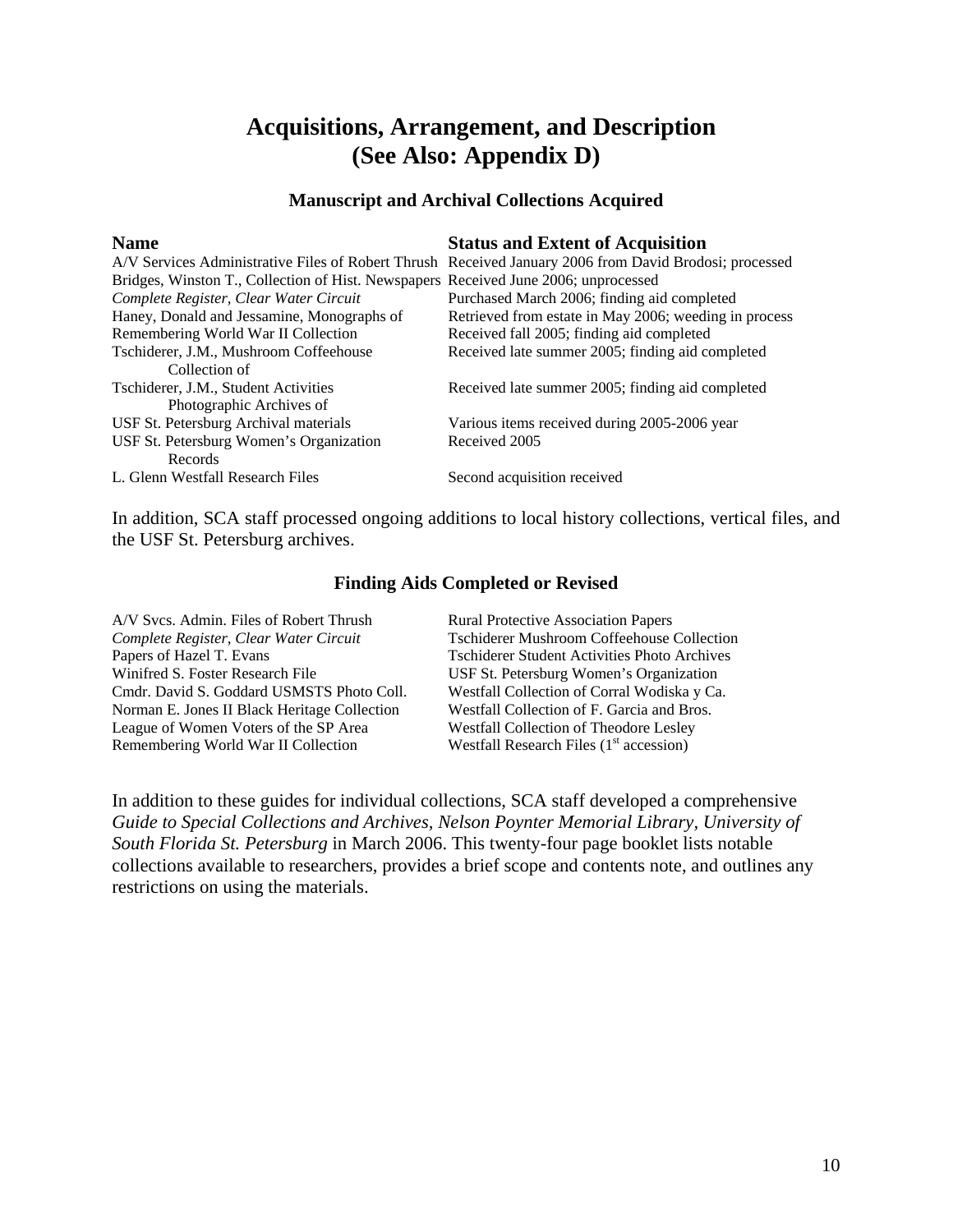# **Promotion and Outreach Activities**

#### **Bibliographic Instruction**

In addition to formal and informal bibliographic tutorials for students in History, American Studies, and Florida Studies, the special collections librarian offered classroom presentations to students in political science and journalism courses. Statistics for these sessions appear in the annual report for bibliographic instruction and reference compiled outside of the department.

Throughout the year, the special collections librarian offered a number of individualized research sessions with students requiring access to materials or additional support. Similar to the Research Assistance Program "RAP" sessions offered through the library's reference department, these focused meetings allow the special collections librarian to describe academic resources available here and at other repositories. A majority of these sessions took place with students from the Florida Studies Program of Distinction and history majors.

#### **Educational Programs and Public Events that Promote Local History and Our Collections**

Archival Scholar (Volunteer), Florida Humanities Council Archive and Database Project, 2006.

- Poster Session, "Connecting Town and Gown by Showing and Building Our Archives: The Poynter Library Celebrates USF St. Petersburg's 40<sup>th</sup> Anniversary," Florida Library Association Annual Conference, Orlando, 19 April 2006.
- Poster Session, "History of Bayboro Harbor," Inaugural Harbor Day Celebration, Student Environmental Awareness Society, University of South Florida, St. Petersburg, 12 April 2006.
- Host, *Pinellas Past*, Pinellas County Government Access television program, with Gary R. Mormino as guest, January 2006.
- Guest, *Pinellas Past,* Pinellas County Government Access television program, hosted by Ellen Babb, November 2005.
- Lecture, "John C. and Sarah Williams: Pinellas Pioneers," Heritage Village Public Lecture to Celebrate New Replica of Williams Park Bandstand, Heritage Village, Largo, 10 October 2005.
- Lecture and Walking Tour, "From Fiddler Crabs to a Harbor with Class: A Walking Tour of USF St. Petersburg and Bayboro Harbor," as capstone event for "Final Friday" to commemorate 40<sup>th</sup> anniversary of USF St. Petersburg, University of South Florida St. Petersburg, 30 September 2005.
- Lecture, "Portrait of Citrus City and the Pinellas Frontier, 1845-1905," Largo Area Historical Society, Largo, 12 September 2005.

#### **Exhibits**

- Exhibit coordinator, "Hot Topics in Florida Studies: A Cool Program of Distinction," 3<sup>rd</sup> floor display case, Poynter Library, Summer 2005 (continued from 2004-2005).
- Exhibit coordinator, "Research Assistance," 3<sup>rd</sup> floor display case, Poynter Library, Summer 2005 (continued).
- Exhibit coordinator, "Worn with Pride: Student Activities Shirts from the 1990s," 3<sup>rd</sup> floor display case, Poynter Library, Fall 2005-Spring 2006.
- Exhibit coordinator, "A Voyage South to a Cool Climate for Hot Research," 1<sup>st</sup> floor display case, Poynter Library, Summer-Fall 2005.
- Exhibit coordinator, "Focus on Collections: The Papers of Gabriel Cazares," 1<sup>st</sup> floor display case, Poynter Library, Fall 2005.
- Exhibit coordinator, "From Fiddler Crabs to a Harbor with Class: A History of Bayboro Harbor and the University of South Florida St. Petersburg," 1<sup>st</sup> floor atrium, Campus Activities Center, Summer 2005-Summer 2006.
- Exhibit coordinator, "When High-Tech was Low-Tech: A Retrospective Look at Forward-Thinking Technologies," 3<sup>rd</sup> floor display case, Poynter Library, Spring-Summer 2006.